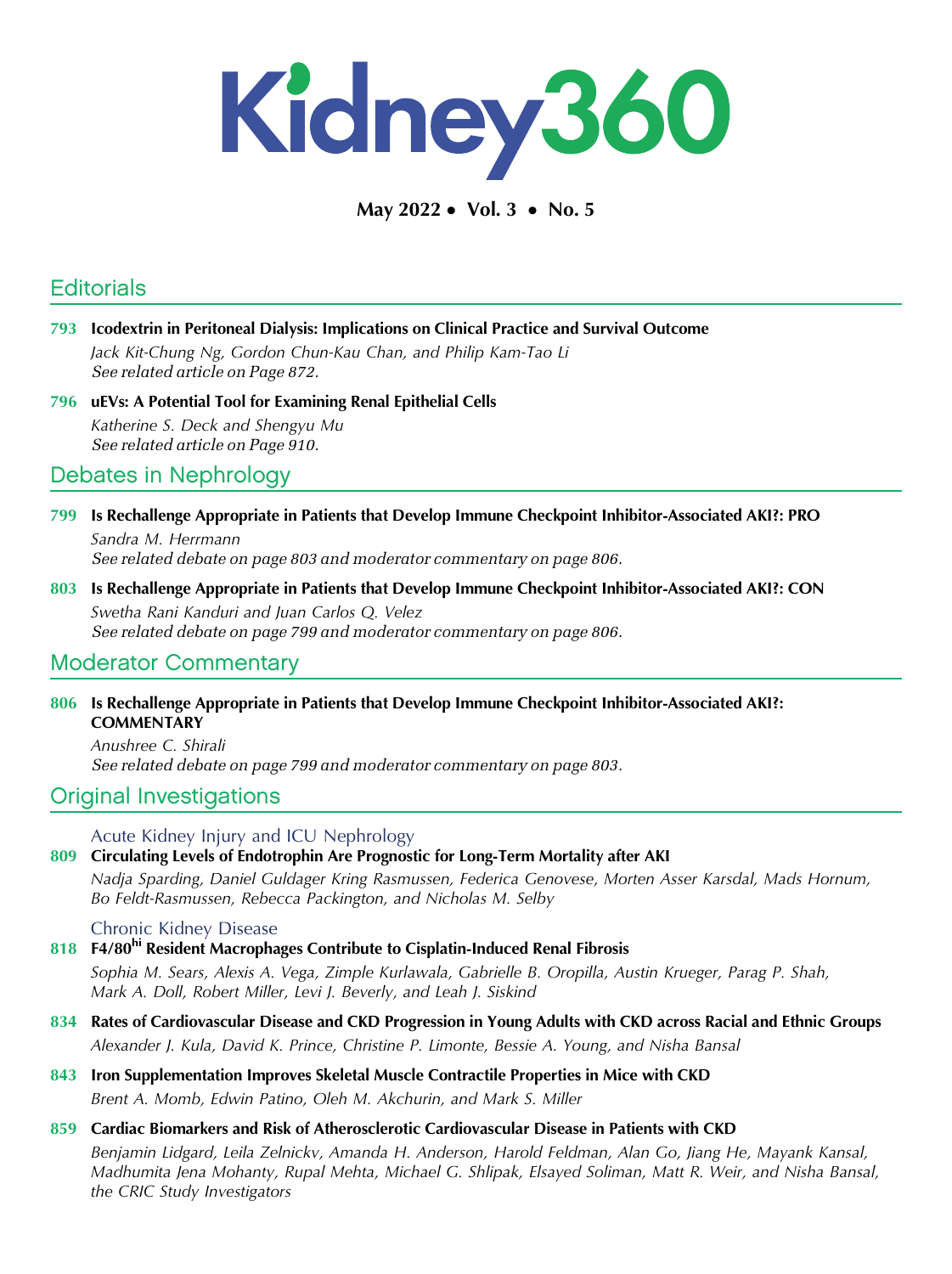### Dialysis

#### 872 International Icodextrin Use and Association with Peritoneal Membrane Function, Fluid Removal, Patient and Technique Survival

Simon Davies, Junhui Zhao, Keith P. McCullough, Yong-Lim Kim, Angela Yee-Moon Wang, Sunil V. Badve, Rajnish Mehrotra, Talerngsak Kanjanabuch, Hideki Kawanishi, Bruce Robinson, Ronald Pisoni, and Jeffrey Perl, on behalf of PDOPPS Dialysis Prescription and Fluid Management Working Group See related editorial on page 793.

### 883 Hidden Costs Associated with Conversion from Peritoneal Dialysis to Hemodialysis

Eric D. Weinhandl, Tonya L. Saffer, and Michael Aragon

## 891 County-Level Characteristics Associated with Variation in ESKD Mortality in the United States, 2010–2018 Kylie K. Snow, Rachel E. Patzer, Shivani A. Patel, and Jessica L. Harding

**Genetics** 

#### 900 The KIDNEYCODE Program: Diagnostic Yield and Clinical Features of Individuals with CKD

Kenneth V. Lieberman, Alexander R. Chang, Geoffrey A. Block, Kristina Robinson, Sara L. Bristow, Ana Morales, Asia Mitchell, Stephen McCalley, Jim McKay, Martin R. Pollak, Swaroop Aradhya, and Bradley A. Warady

Hypertension

#### 910 Acute Intravenous NaCl and Volume Expansion Reduces Sodium-Chloride Cotransporter Abundance and Phosphorylation in Urinary Extracellular Vesicles

Aihua Wu, Martin J. Wolley, Qi Wu, Diane Cowley, Johan Palmfeldt, Paul A. Welling, Robert A. Fenton, and Michael Stowasser

See related editorial on page 796.

## Brief Communication

#### Dialysis

922 Impact of Medication Reconciliation by a Dialysis Pharmacist

Summer A. Dyer, Victoria Nguyen, Sally Rafie, and Linda Awdishu

## Innovative Technology and Methodology

#### Acid/Base and Electrolyte Disorders

926 Measurement of Urinary Ammonium Using a Commercially Available Plasma Ammonium Assay Valentinas Gruzdys, Kenneth Cahoon, Lauren Pearson, and Kalani L. Raphael

## Global Perspectives

- 933 Global Dialysis Perspective: Uganda Robert Kalyesubula, Ursula Brewster, and Grace Kansiime
- 937 Global Perspectives in Acute Kidney Injury: Canada Samuel A. Silver and Matthew T. James

### **Perspective**

942 A Call for Implementation Science: Achieving Equitable Access to SGLT2 Inhibitors Sophie E. Claudel, Insa M. Schmidt, and Ashish Verma

Basic Science for Clinicians

945 Novel Function for Bilirubin as a Metabolic Signaling Molecule: Implications for Kidney Diseases David E. Stec, Claudio Tiribelli, Olufunto O. Badmus, and Terry D. Hinds, Jr.

### Review Articles

954 Classic and Novel Mechanisms of Diuretic Resistance in Cardiorenal Syndrome Zachary L. Cox, Veena S. Rao, and Jeffrey M. Testani